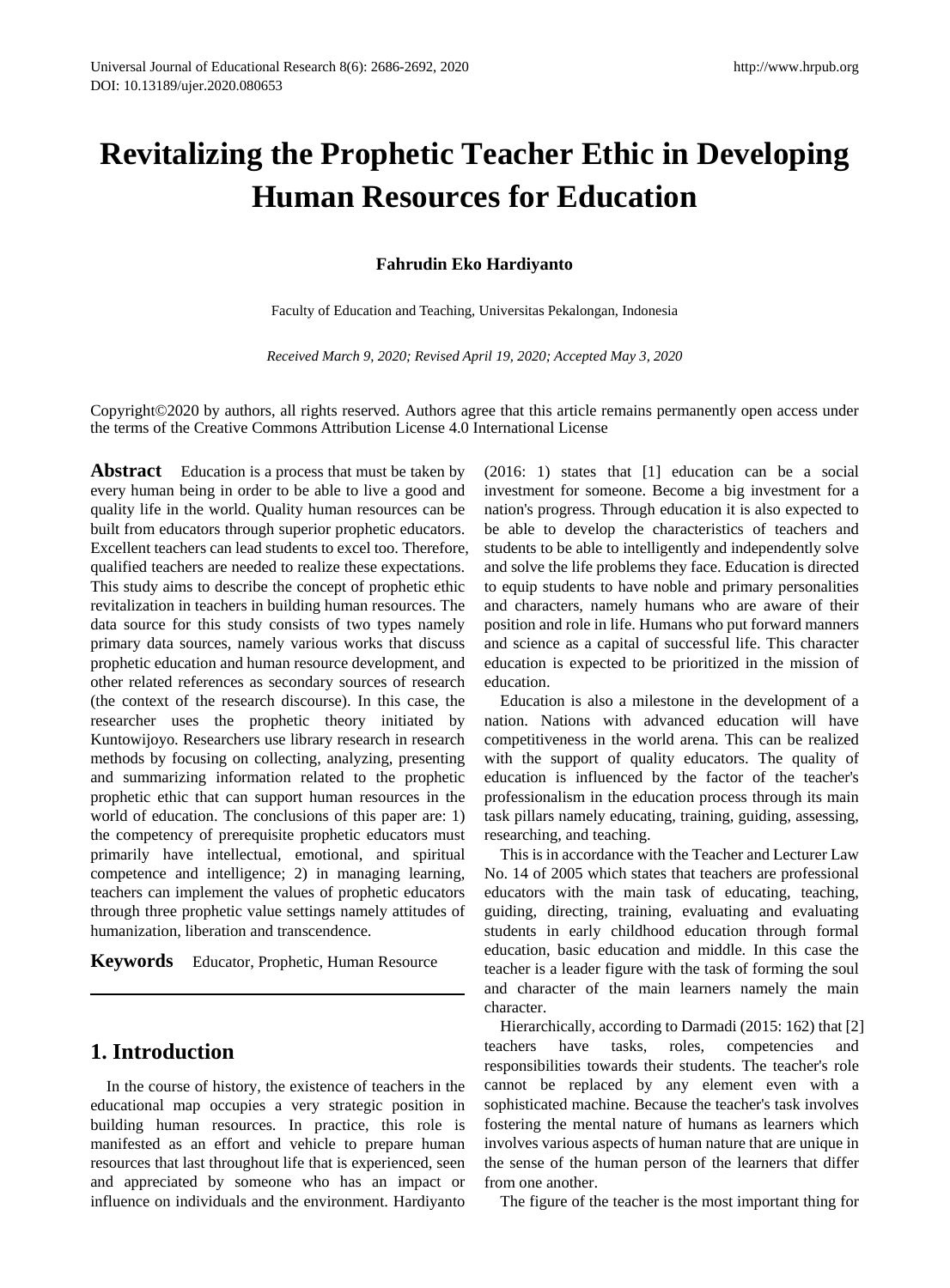the success of an education system. In order to build the character of students, a teacher must have a good personality. In this context, the choice of human being is needed. Humans who give themselves up for others. Providing time, attention, love, wealth, and other sacrifices based on the view and belief that the task of education is a sacred duty. Humanitarian duty. The task of preparing civilization. And the task of changing the world, from dark to bright light. Enlightenment is the main mission he carries.

According to Zulaeha (2015: 1), [3] character is a system of efforts that underlies attitudes and behaviors that arise from within us. Character development is the main task of education. Formation of character can be done through four corridors, namely the implementation of values, realize what is allowed and not allowed, form habits, and set an example.

Values as good as any if only remembered or known alone will not be able to shape the quality of human resources. Good values are implemented in life with the right pattern that is able to apply an attitude of consistency and courage to express the good and the bad, the permissible and the forbidden, and so on. This attitude will be able to form positive patterns of behavior in students and teachers, and the environment.

Character education will be successful if escorted by the exemplary attitude of educators. The exemplary attitude will be a positive energy to strengthen the mission of character education in the midst of permissive life dynamics and exemplary crises. Teacher modeling is a prerequisite for supporting the successful formation of the main character of human resource formation.

Given the importance of education in the mission of human resource development, education can be categorized as a large investment, education certainly has strategic value. According to Asmani (2015: 15) [4], if education in a nation is successful, then the nation's future will be bright, and if education fails, then a nation will be threatened as coolies in their own country.

In relation to developing the potential of students to the fullest, it is necessary to organize education that is able to face challenges. There are four major challenges faced by education today, as concluded by Umiarso and Gojali, in Herman (2007: 7) which states that [5] education currently faces four major and complex challenges, including the challenge to increase added value in order to increase productivity as well as economic growth and equality, it is necessary to formulate an education that can prepare students to become qualified human beings who are always able to solve their life's needs independently and in turn can contribute to creating a just and prosperous society.

Educational success will be achieved if there is totality in the commitment to offer a quality education service. Quality education is born from a good planning and strategic system, a good governance system, and of course supported by an important element that is education driven

by teachers who are good, teachers who are full of enthusiasm, ethic of superior service, dedicated, and loyalist to the values of civilization education (good teacher). In the context of a good teacher, a teacher is a superior seed. Robandi (2012: 237) states that [6] a teacher is a superior seed *(wijipinilih)* who must always be clear-hearted *(limpadingpambudi)*, be a conditioning *(penyejuk)*, and have superior and great character *(mangkuluhur)*.

The existence and presence of teachers in the world of education is the main key to managing education to be able to foster and produce human resources that are characterized by values of growing good. The character values that have been echoed in the education world so far have not shown superior results, especially from students and the atmosphere built in schools. Character education is still formal in nature and has not yet become a habit and entrenched habit.

Schools as educational institutions have not fully applied the principles of UNESCO's version of human capital development, namely learning to know, learning to do, learning to be, learning to live together. The development of human capital has become intellectual capital and social capital for teachers and students to realize true character education.

The realm of modern education places the teacher's role very strategically. However, the teacher no longer acts as the only model for learning and the only one who is able to find and correct students' mistakes. Assumptions like this that actually impede the creativity and independence of a teacher. In fact, ideally, the teacher has more roles as a counselor, facilitator, and collaborator for the progress of the quality of the human resources of the students.

The ideal typology in reality on the ground is still far from expectations. There are still many teacher typologies that are not ideal, for example, teachers lack mastery of subject matter. Many learning concepts are wrong, not happy if there are students who ask questions, often are late in class and end the lesson before the time is over, irritable, temperamental. In addition, there are also teachers who choose to give special attention to certain students. And what is even more ironic is that a teacher smokes in a school environment. And there are still many more typologies and characteristics, whether they are realized or not are a mirror of a broken educator who of course will be very difficult to form a good appearance for students (Hardiyanto, 2016: 19). The problem is dominated by the lack of practice of religious values in a student's life.

According to Nuryatin (2017: 101), [7] cultural changes that occur in Indonesia result in increasingly shallow understanding and practice of religious values. Political policies and behavior that ignore religious values have had a very broad impact. These symptoms appear from aspects of language, aesthetics, and value systems that apply in society.

Based on the description, it appears that there is a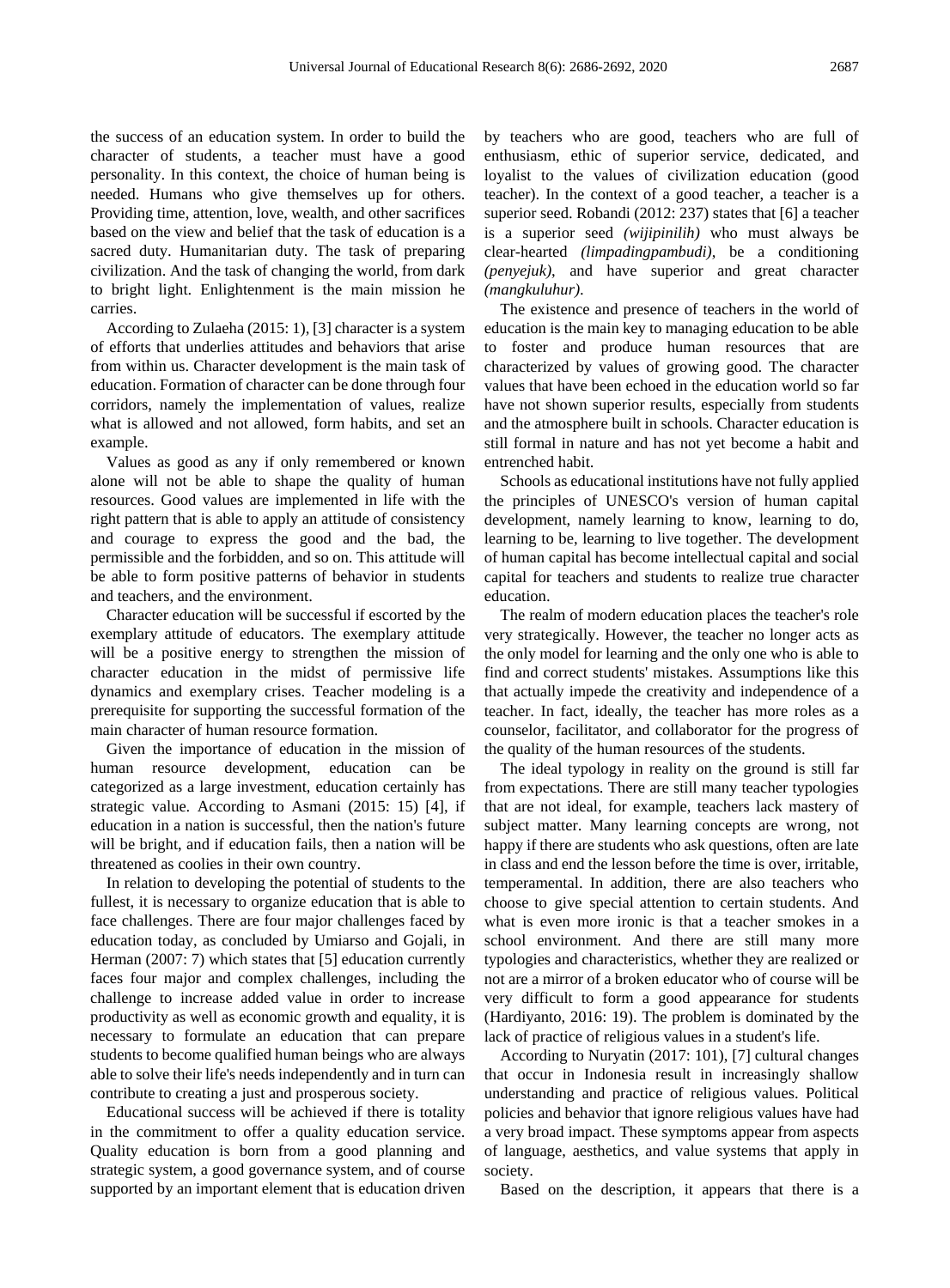mismatch between ideality and reality. Ideally teachers as a pillar of building human resources in the world of education are well established in carrying out the mission of superior human development. At the level of reality, there are still few alternative character education strategies in schools that are well implemented, consistent, and have a broad, constructive impact. The idea offered in this paper is to apply the ethic of prophetic teachers as an alternative in efforts to build human resources through education.

## **2. Research Methodology**

This research is a library research study with a focus on collecting, analyzing, presenting and summarizing information related to the prophetic prophetic ethic that can support the formation of human resources in the world of education.

The data source for this study consists of two types namely primary data sources, namely various works that discuss prophetic education and human resource development, and the other related references as secondary sources of research (the context of the research discourse). In this case, the researcher uses the prophetic theory initiated by Kuntowijoyo.

[8] Data is collected by observing methods that pay attention to language use (Mahsun, 2017) The term attending in this method is not limited to listening to the use of spoken language but also includes reading the written language. This method is followed by recording.

In this study the data analysis stage was carried out simultaneously with the data collection process. The flow of analysis follows the analysis model as revealed by Miles and Huberman (1992). The technique used in analyzing data is the collection of data related to the theory and information on the implementation of character education and prophetic ethic in the world of education. The data collected in the form of notes contains the impressions, comments, opinions, and interpretations of researchers about the findings found, and is material for data collection plans for the next stage.

The next step is data reduction, which is to choose data that is relevant and meaningful, focuses data that leads to problem solving, discovery, meaning or to answer research questions that are related to the prophetic ethic of education and human resource development. The researcher also presents the data, which is in the form of writing or words to combine information so that it can describe the situation that occurs and then conclusions can be drawn.

## **3. Results and Discussion**

Education plays an important role in building human resources. The success of the education mission is supported by many factors. One of the main things is the existence of quality educators. To give birth to quality

students must be supported by the presence of quality educators with intellectual, emotional and spiritual / religious competence and intelligence. According to Ariyanti (2017: 6) [9] that religious values can illustrate the noble character of kindness towards others.

The main competencies that must be possessed by educators in order to build human resources are in the form of educational values. One of the concepts of education that can be implemented is to instill the ethic of prophetic educators in the management of educational missions.

Prophetic educators basically consist of two word equivalents, namely educator and prophetic. Educators are teachers with the mission of developing human resources through educational activities. Whereas prophetic terminology comes from the word "prophet" which means prophethood. According to Kuntowijoyo (2001: 105-106) [10] there are three things that become the breath or spirit of prophetic values, namely humanization, liberation and transcendence.

Kuntowijoyo (2001: 357) included the word prophetic in his discovery of prophetic social sciences which contained three contents of social sciences, namely humanization, liberation, and transcendence. Normatively-conceptually, the Kuntowijoyo version of the prophetic paradigm is based on Surah Ali-Imran verse 110 which means: "You are the best people who are descended / born in the midst of humans to order to the ma'rufand prevent evil and believe in God". From this verse, the three basic pillars of prophetic social science values used by Kuntowijoyo are; 1) *Amar Ma'ruf* (humanization) implies humanizing humanity; 2) *NahiMunkar* (liberation) implies liberation; and 3) *Tu'minuna*Billah (transcendence), the dimension of human faith. Trianton (2013)[11] also mentioned that prophetic education was also realized through three aesthetic prophetic concepts, namely humanization *(amarma'ruf)*, liberation (nahimunkar), and transcendence, namely faith in Allah SWT *(tu'minunabillah).*

Humanization means spreading goodness with a foothold of justice. The mission of humanization is to place humans as leaders on earth, who must carry out the mission of justice. In the context of education, prophetic teachers in managing learning and education, teachers must be able to be a person who is dialogical, friendly, full of dedication, integrity, and full of love and affection.

Thohiroh (2017: 7) states that [12] humanization or the growth of humanity is needed for humanity so that it does not experience the destruction of the people, or at least slow down the destruction of humanity. In this context human resource development requires a revitalizing attitude of prophetic ethic in the education sector.

Humanist values that can be built through the world of education are also expected to create a tradition of caring for diversity in national life. In the context of the nation, according to Abbas (2017), [13] Indonesia whose society consists of various races, ethnic cultures, nations, and religions must consider the importance of implementing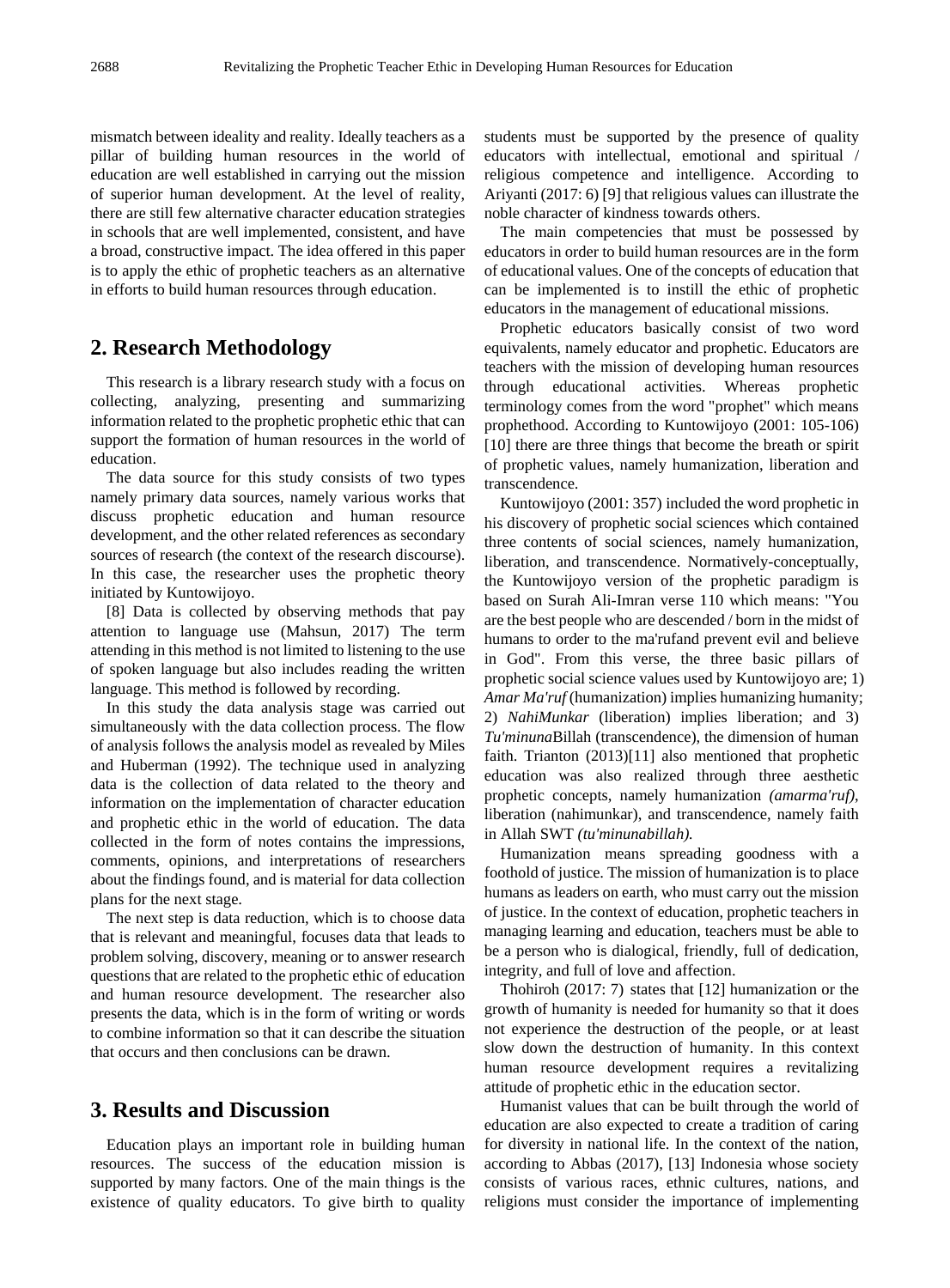multicultural education. This cannot be denied that Indonesia's diverse society often causes various kinds of conflict. In the context of Indonesia, known as content rich in plurality, the role of multicultural-based education becomes very strategic in Indonesia to manage diversity creatively, so that when conflicts arise as a result that social transformation and reform can be managed intelligently and become part of the nation of enlightenment.

Teachers and educational institutions need to understand the concept of multicultural education in a global perspective to students who produce the values contained in this education to increase their awareness to always behave humanist, pluralist and democratic in attitude.

Humanization developed in the world of education is not destructive humanism, which is a false view of solidarity without values and filters. According to Wei (2009) humanism that is [14] built is Confucian humanism with a focus on harmonious interpersonal relationships and celebrating diversity without falling into destructive traps. Humanism should be built on a broad ethical basis in human search and growth.

Another ethic of prophetic educators that can be implemented in education is the spirit of liberation. Liberation as a liberation means that education has a prophetic responsibility to free people from ignorance, backwardness, cruelty, extortion, and oppressive structural domination. According to Freire (1970) [15] the ethic of liberation is education that frees a student from acts of cognition, not just the transfer of information.

[16] Humanists are the basic value of life. The point is that every human being must and deserves respect, and must not be eliminated arbitrarily. With the sake of humanist values (humanity) is associated with the views or attitudes of someone treating others. The more accommodating a person is to the existence of another person, the higher the value of his humanity, on the contrary the narrower his acceptance of others will be, his humanity attitude will also be lower especially to the point of eliminating the right to life of others. Therefore, the same as the development of moral values, the development of human values is also very important for the provision of life to interact with others. Starting with the attitude of the educator to be accommodating to all students, students will be able to see and imitate how to treat others (Wangid, 2015: 151)

In the context of education, prophetic teachers place liberation as a foundation for strengthening themselves in order to be able to control their emotions well, teachers are able to become sticky figures, and have healthy performance standards. From this interpretation, at least the teacher / educator who is also a leader must master three elements, namely intellectual insight in understanding the problem, maturity in addressing the problems faced, and the ability to view and plan for the future.

Paulo Freire is touted as the originator of liberative

education. Freire (in Fadjar, 2003: 59) explained:

[17] "A whole person is a human being as a subject. Conversely, humans who only adapt are humans as objects. Adaptation is the most fragile form of self-defense. Someone adjusting is the specific behavior of animals, which can be considered by humans and will be a symptom of dehumanization".

Freire's thinking is similar to Ali Shariati's thought which is said to be a liberative Islamic thinker. He explained that things that can distinguish humans from other creatures are found in three fundamental characteristics, namely self-awareness, free ability, and creativity. These three characteristics have relevance to the ethic of freedom of learning that is being echoed by the Ministry of Education and Culture today.

According to Rahman (2013: 92) [18], schools (education) which are actually a means to free themselves from ignorance, bondage, poverty, suffering, deception and oppression have now turned into vehicles for the use of violence, especially in teaching and learning activities. Psychologically, if this is left alone it will only damage the future of students. According to him, the violence committed by the teacher against students will be recorded in his subconscious. Every now and then the tape can come up with destructive actions that are far greater than what he experienced. This can be seen for example, there are students who have the heart to kill their own friends just because of the struggle for cherry fruit, brawls between students, the rise of free sex among students to the circulation of drugs among students. This is an excess of violence against students. In the perspective of Freud's psychoanalysis, violence by teachers against children in school must be watched out because children will treat others in adulthood as when they were treated by others in childhood. This is part of the reality in the world of education that must be acknowledged as well as a material for reflection.

Self-awareness is a positive attitude to be able to be reflective and evaluative of the teaching profession in the form of totality behavior towards the duties and responsibilities they have. Every educator is expected to continue to encourage himself to provide the best service for his students. Providing both academic and intellectual superiority, and even the moral and moral excellence service of students up to aspects that are spirituality / religious excellence adopted by students through major ideals.

Transcendence values in the context of the ethic of prophetic educators place transcendental values namely the values of faith and spirituality as an important part of the process of building civilization through education. The prophetic teacher displays her transcendental personality through a sincere attitude in carrying out teaching duties, and is aware of her existence as an example that collaborates with two transitions, individual and social. Awareness orientation and educational goals are only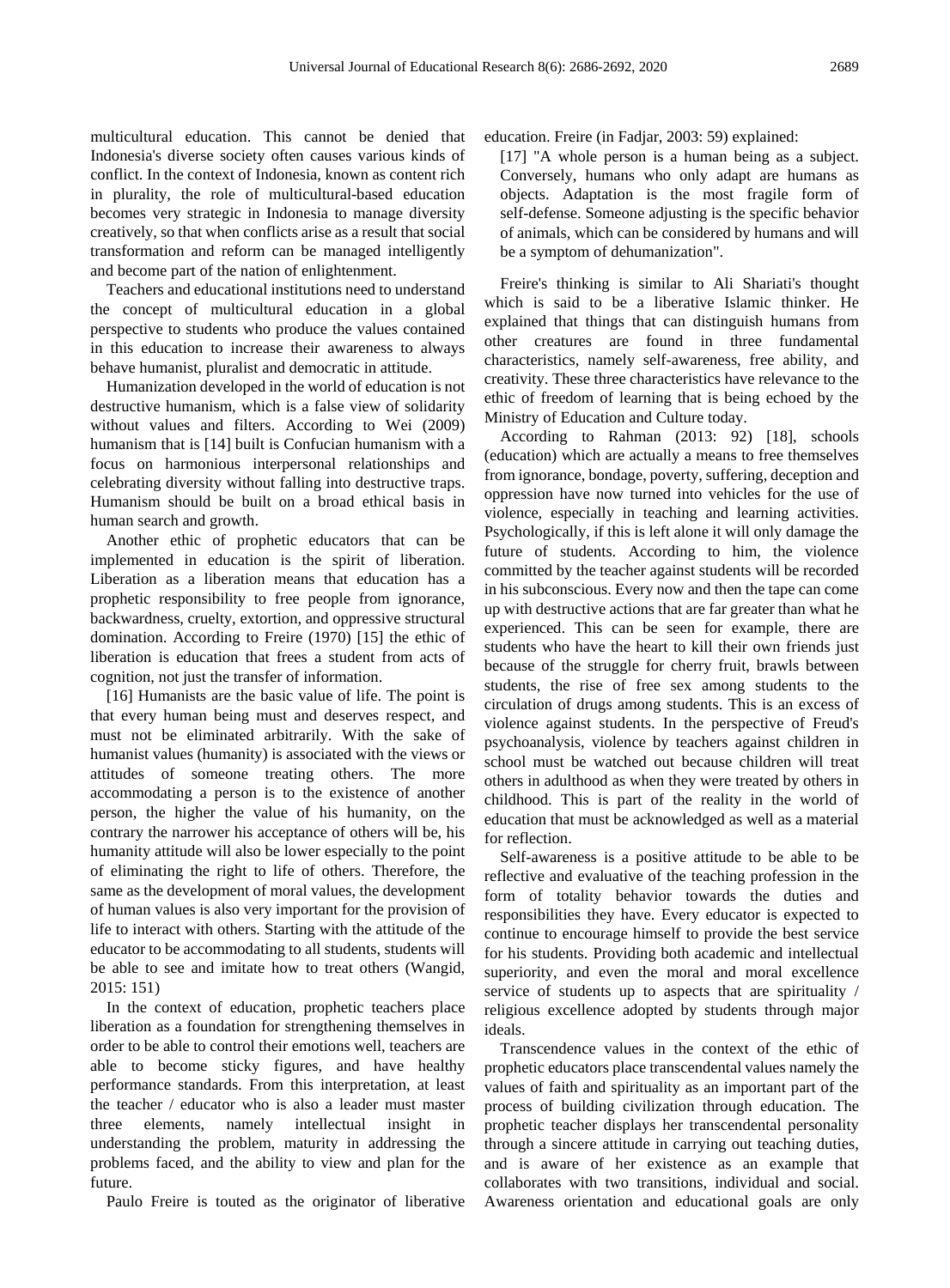because of Allah Taala, not the others, not because of hoping for reward, praise, wealth, and worldly position. Transcendence is superior religious awareness.

According to Syarif (2014: 3) [19] the value of religious excellence can be used as axiological basis in all movements that always provide wisdom attitude, behave humanist, pluralist, and democratic to face the diversity of cultural diversity. This ecological religious awareness was also expressed by Mohamed (2012) [20] as ecological ethics in education, namely awareness to internalize religious teachings values in the midst of a broad and insightful educational environment.

Transcendence awareness also impacts on the attitude of prophetic educators who do not easily blame the circumstances that occur in their students. For example students who are poor or economically poor are considered to be a barrier in educational success. According to Orlowski (2007),[21] there are still many teachers who make the reasons for economic poverty in students become the cause often get bad grades in academic matters. These model teachers are teachers with traditionalist types and ways with conservative liberal perspectives.

The next fundamental characteristic is free ability and creativity. Both encourage educators to become learners who continually hone their competencies without stopping. His willingness to continue learning becomes energy to foster capacity in building human resources in the world of education.

Student creativity will emerge, if the teacher as a pilot in the class also has adequate creativity abilities. Learning material that has been arranged in the syllabus, should be well developed to achieve the real educational goals. The ability of creativity is defined as the discovery or creation of a new idea or an idea that has never existed before. In the world of education creativity is very important in understanding a lesson or interpreting all activities that will be carried out. For this reason the development of creativity should be done from an early age or from elementary school. Creativity is the experience of expressing and actualizing individual identity in an integrated form in relationships with oneself, with nature, and with others. This is in accordance with what Munandar (2004: 18)[22] said, that the source of creativity is a tendency to actualize themselves, realize potential, drive to develop and mature, a tendency to express and activate all abilities of organisms yourself, with nature, and with others

Prophetic educators emit pearls as a reflection of her soul's beliefs. An attitude that is believed, guided, and can be emulated by others as a form of example. According to Hardiyanto (2016: 34) there are several prophetic attitudes of an educator in building the quality of human resources as follows.

1) Prophetic educators are always confident in the role of Allah in every successful educational endeavor. The teacher is not over acting and is too confident in his abilities. His ability is the fruit of the grace of Allah Taala.

- 2) Prophetic educators have never been jealous of their successful students. Prophetic teachers are sincere and proud when they see their students achieve achievements and have better quality than themselves. Likewise when students experience failure, the teacher also participates in grief and empathy.
- 3) Prophetic educators are able to soften their hearts in dealing with educational tasks, especially in dealing with their students. Diverse students need the mature attitude of the teacher in the form of wisdom in seeing and interpreting the differences. In this context there are references and guidelines from the Qur'an "So it is due to the mercy of Allah that you are gentle to them. If you are being hard and hard, they will distance themselves from your surroundings. Therefore forgive them, ask forgiveness for them and consult with them in the matter, then if you have made up your mind then fear Allah. Surely Allah loves those who put their trust in him." (QS 3: 159).
- 4) Prophetic educators always pray for their students. With the power of prayer, the educator can create the impossibilities and difficulties he faces with students into a more beautiful facility and opportunity for results. As a second parent for students, the teacher should properly slip the prayer beads for the good and success of their students.
- 5) Prophetic educators are individuals who are willing to recognize their students with wisdom. Get to know their students on the basis of love, affection. Not favoritism, for any motive. The teacher is willing to be a friend to students.
- 6) Prophetic educators believe that educating is a step towards heaven. Educational activities can be classified as sodaqahjariyah activities. This form of sodaqah will be able to reward you indefinitely until the Hereafter. Like doing business, with one investment, the teacher will get three benefits at once namely: (1) the reward of sodaqahjariyah, (2) the reward of useful knowledge, and (3) the reward of charity in educating children to become pious generations.

[23] Prophetic educators direct their actions to encourage uneducated people to become people who understand the regularity of values, social obedience, and moral cohesion so that they are able to blend with the fabric of the wider community with good and right quality of life. In other words, being an educated human being (Prabowo, 2019: 12). To encourage the process of development of educated human resources, according to Mark (2008: 7) [24] education is characterized by what teachers know, do, and believe. Prophetics have the capacity to recognize people's needs and desires and respond imaginatively in an effort to create the values needed in education. The teacher needs to think about how to provide good service as is expected by most people in general. Everyone with a desire wants to have good things, or at least what they think is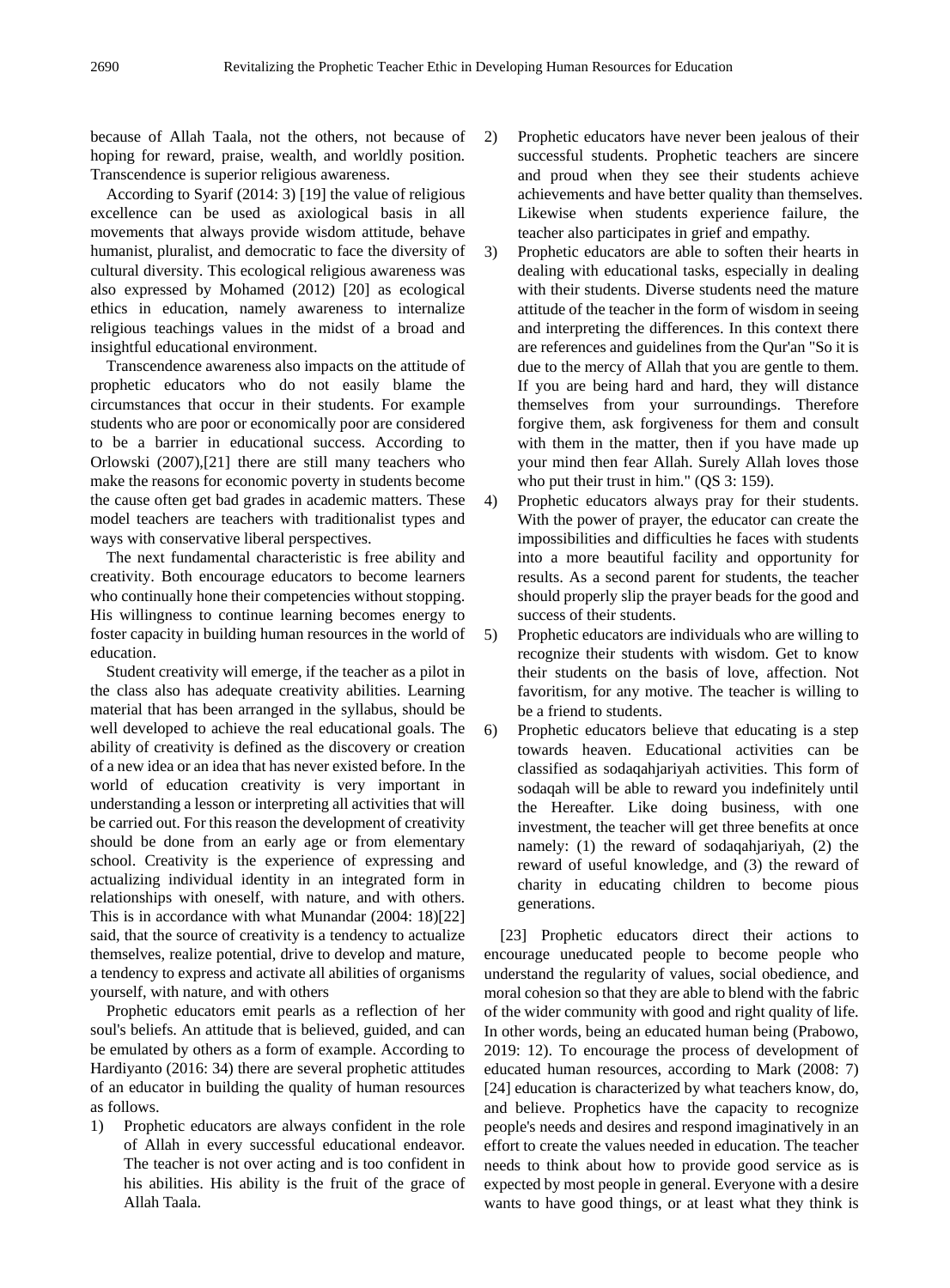good, and live a life that continues to grow with meaning and value. The life of an education is referred to as a pedagogical life, namely a teacher who can help and serve his students in learning and can provide care for parenting education that comes from his experience. The task of educators is to protect and teach young people to be able to live in this world in a responsible and beneficial manner for others and the continuity of world welfare.

Referring to the prophetic attitude of an educator, the main task of educators in the context of human resource development is to carry out educational processes through three important pathways, namely humanization to glorify human degrees, liberation for liberation and building a tradition of freedom of learning, and transcendence to strengthen spirituality and enlighten conscience of good students.

## **4. Conclusions**

Based on the explanation above, it can be concluded that the quality of human resources can be built from education through superior prophetic educators. Excellent teachers can lead students to excel too. Competency of prerequisite prophetic educators must primarily have intellectual, emotional and spiritual competence and intelligence. In managing learning, teachers can implement the values of prophetic educators through three prophetic value settings namely humanization, liberation, and transcendence. The attitude of humanization, namely prophetic teachers in managing learning and education, teachers must be able to become a person who is dialogical, friendly, full of dedication, integrity, and full of love and affection. In the context of personality, Mulyasa (in Rinawati, 2019: 37) states thatteachers' personality really determines the students' personality forming [25]. Teachers who in everyday life are behaved, discipline, friendly, courteous in appearance and the way of speaking and able to provide solutions to the problems faced by students are said to have a good personality or have a noble character.

The Ethic of Liberation is manifested through education, which has a prophetic responsibility to free people from ignorance, backwardness, cruelty, extortion, and oppressive structural domination. Whereas in the ethic of transcendence, prophetic teachers display their transcendental personality through sincere attitudes in carrying out teaching assignments, and are aware of their existence as role models.

## **REFERENCES**

[1] Hardiyanto, FahrudinEko. (2016). EtosProfetik Sang Pendidik. Semarang: Cipta Prima Nusantara[.https://shopee](https://shopee.co.id/Etos-Profetik-Sang-Pendidik-i.72116746.1674610695) [.co.id/Etos-Profetik-Sang-Pendidik-i.72116746.167461069](https://shopee.co.id/Etos-Profetik-Sang-Pendidik-i.72116746.1674610695) [5](https://shopee.co.id/Etos-Profetik-Sang-Pendidik-i.72116746.1674610695)

- [2] Darmadi, Hamid. (2015). Tugas, Peran, Kompetensi, dan Tanggung Jawab Guru Professional. Pontianak: Journal Edukasi, Vol. 13, No. 2, December 2015
- [3] Zulaeha, Ida. (2015). "Model Investigasi Kelompokdengan Teknik Adu Argumen Sebagai Upaya Peningkatan Kompetensi Pedagogik Calon Guru Bahasa Indonesia". Journal Penelitian Pendidikan Vol. 32 Nomor 1 Tahun 2015[.](https://media.neliti.com/media/publications/124464-ID-none.pdf) [https://media.neliti.com/media/publications/124464-](https://media.neliti.com/media/publications/124464-ID-none.pdf) [ID-none.pdf](https://media.neliti.com/media/publications/124464-ID-none.pdf)
- [4] Asmani, Jamal Ma'mur. (2015). Sudahkah Anda Menjadi Guru Berkarisma. Yogyakarta: Diva Press
- [5] Herman J., Waluyo. (2013) Peran Guru Bahasa Indonesia dalam KD Kesusastraanuntuk Mengoptimalkan Potensi Peserta Didikdalam Kurikulum 2013. Prosiding Seminar Nasional. Unissula[.](http://research.unissula.ac.id/File/Publikasi/211312011/645prosiding_Semnas_Fkip.Pdf#Page=90) [http://Research.Unissula.Ac.Id/File/Pu](http://research.unissula.ac.id/File/Publikasi/211312011/645prosiding_Semnas_Fkip.Pdf#Page=90) [blikasi/211312011/645prosiding\\_Semnas\\_Fkip.Pdf#Page=](http://research.unissula.ac.id/File/Publikasi/211312011/645prosiding_Semnas_Fkip.Pdf#Page=90) [90](http://research.unissula.ac.id/File/Publikasi/211312011/645prosiding_Semnas_Fkip.Pdf#Page=90)
- [6] Robandi, Imam. (2012). Change and Movement. Surabaya: Solar Science Publisher
- [7] Nuryatin, Agus. (2017). "Religiusitas dalam Syair-Syair Tegalan Karya Imam Chumedi." Journal Seloka: Jurnal Pendidikan Bahasa dan Sastra Indonesia Universitas Negeri Semarang, edisi 6 (1) (2017). [http://journal.unnes.ac.id/sju/](http://journal.unnes.ac.id/sju/index.php/seloka) [index.php/seloka](http://journal.unnes.ac.id/sju/index.php/seloka)
- [8] Mahsun. (2017). Metode Penelitian Bahasa. Depok: Rajawali Pers.
- [9] Ariyanti, Lita Dwidan Ida Zulaeha. (2017). Tindak Tutur Ekspresif Humanisdalam Interaksi Pembelajaran di SMA Negeri 1 Batang: AnalisisWacanaKelas. Seloka: Jurnal Pendidikan Bahasadan Sastra Indonesia edisi 6 (2) (2017). <http://journal.unnes.ac.id/sju/index.php/seloka>
- [10] Kuntowijoyo. (2001). Muslim Tanpa Masjid: Esai-esai Agama, Budayadan Politikdalam Bingkai Strukturalisme Transendetal. Bandung: Mizan[.](https://www.goodreads.com/book/show/1761312.Muslim_Tanpa_Masjid) [https://www.goodreads.co](https://www.goodreads.com/book/show/1761312.Muslim_Tanpa_Masjid) [m/book/show/1761312.Muslim\\_Tanpa\\_Masjid](https://www.goodreads.com/book/show/1761312.Muslim_Tanpa_Masjid)
- [11] Trianton, Teguh. (2013). Estetika Profetik Ahmad Toharidalam Khazanah Budaya Cablaka. Journal Kebudayaan Islam. Vol. 11, No. 2, Juli - December 2013. [http://ejournal.iainpurwokerto.ac.id/index.php/ibda/article/](http://ejournal.iainpurwokerto.ac.id/index.php/ibda/article/view/80) [view/80](http://ejournal.iainpurwokerto.ac.id/index.php/ibda/article/view/80)
- [12] Thohiroh, Zulaifatut., U'umQomariyah, danMukhDoyin. (2017). Etika Humanismedalam Cerita Rakyat di Kabupaten Jepara. Journal Sastra Indonesia edisi 6 (1) 2017. <http://journal.unnes.ac.id/sju/index.php/jsi>
- [13] Abbas, ErsisWarmansyah. (2017). Prophetic Education of Guru Sekumpul for Social Studies Education. Advances in Social Science, Education and Humanities Research (ASSEHR), volume 147: Atlantik Press
- [14] Wei-Ming Tu. (2009). Confucian Humanism as a Spiritual Resource for Global Ethics. Peace and Conflict Studies - 1 - Volume 16, Number 1[.https://nsuworks.nova.edu/cgi/view](https://nsuworks.nova.edu/cgi/viewcontent.cgi?referer=https://scholar.google.co.id/&httpsredir=1&article=1099&context=pcs/) [content.cgi?referer=https://scholar.google.co.id/&httpsredi](https://nsuworks.nova.edu/cgi/viewcontent.cgi?referer=https://scholar.google.co.id/&httpsredir=1&article=1099&context=pcs/) [r=1&article=1099&context=pcs/](https://nsuworks.nova.edu/cgi/viewcontent.cgi?referer=https://scholar.google.co.id/&httpsredir=1&article=1099&context=pcs/)
- [15] Freire, P. (1970). The "Banking" Concept of Education. [https://scholar.google.co.id/scholar?start=130&q=propheti](https://scholar.google.co.id/scholar?start=130&q=prophetic+education&hl=id&as_sdt=0,5#d=gs_cit&u=%2Fscholar%3Fq%3Dinfo%3AcG82q-Dn9_sJ%3Ascholar.google.com%2F%26output%3Dcite%26scirp%3D136%26hl%3Did) [c+education&hl=id&as\\_sdt=0,5#d=gs\\_cit&u=%2Fscholar](https://scholar.google.co.id/scholar?start=130&q=prophetic+education&hl=id&as_sdt=0,5#d=gs_cit&u=%2Fscholar%3Fq%3Dinfo%3AcG82q-Dn9_sJ%3Ascholar.google.com%2F%26output%3Dcite%26scirp%3D136%26hl%3Did) [%3Fq%3Dinfo%3AcG82q-Dn9\\_sJ%3Ascholar.google.co](https://scholar.google.co.id/scholar?start=130&q=prophetic+education&hl=id&as_sdt=0,5#d=gs_cit&u=%2Fscholar%3Fq%3Dinfo%3AcG82q-Dn9_sJ%3Ascholar.google.com%2F%26output%3Dcite%26scirp%3D136%26hl%3Did)